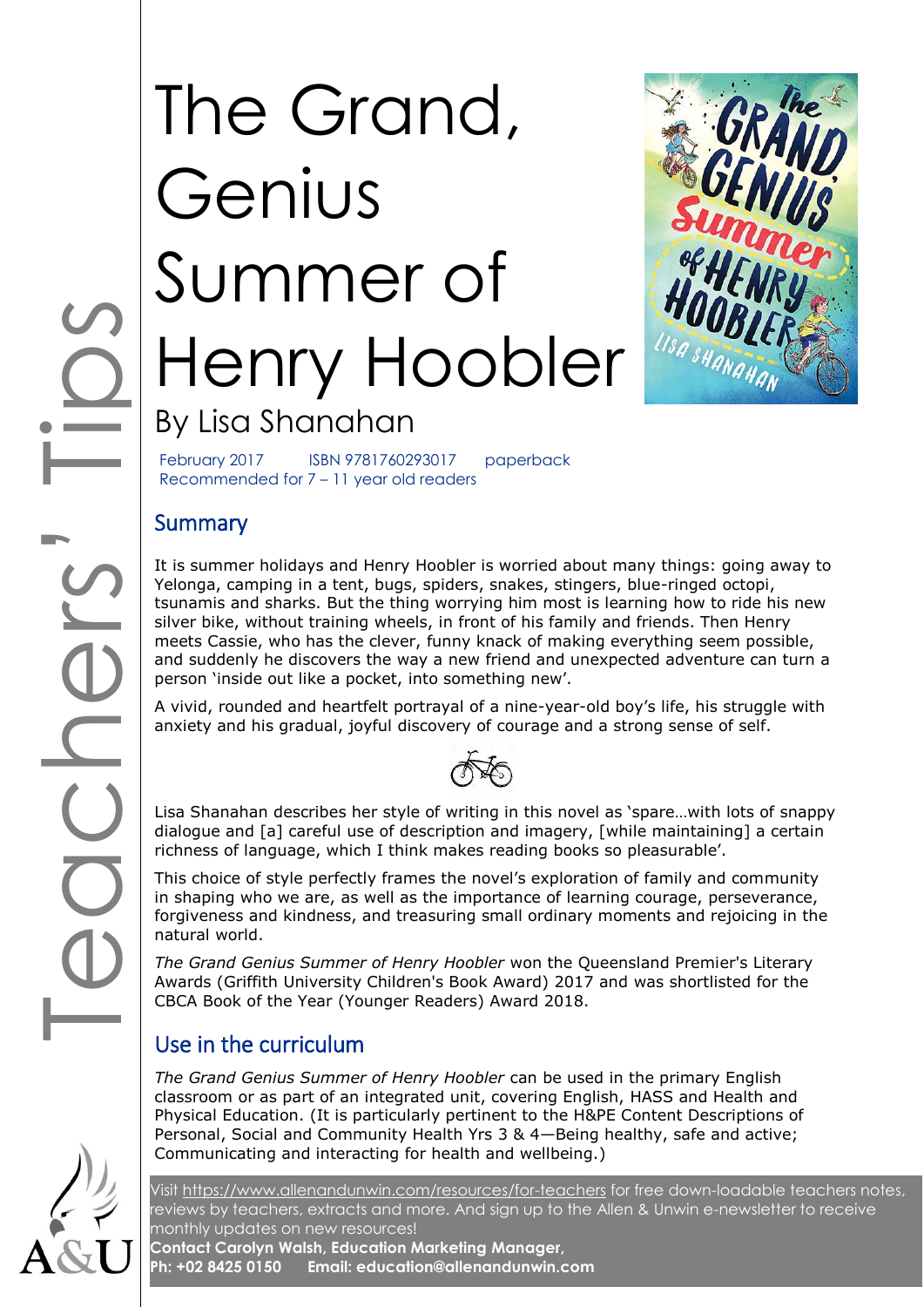## In the classroom…



#### Themes

- friendship
- family
- community
- holidays
- anxiety
- courage
- emotional honesty
- mindfulness

#### Discussion questions

1. **Orientation:** Before starting the novel ask students to write a recount of a favourite family holiday experience. Encourage them to describe the location, where and with whom they stayed, as well as the sort of things they loved doing.

#### OR

Encourage them to write a sensory poem using the following prompts:

Holidays smell like… Holidays taste like… Holidays sound like… Holidays feel like… Holidays look like... I love holidays because… OR I don't like holidays because…

- 2. **Themes:** Ask students to describe how they feel when they are worried. Now discuss the sort of things that make Henry worried and how he reacts in the novel. Read pp. 9–10 and discuss the strategy that Henry's mother uses when she feels nervous about going on holiday. Explain that this technique is called Mindfulness. For more information, lesson plans and programs relating to Mindfulness try the Smiling Mind app at [https://app.smilingmind.com.au/.](https://app.smilingmind.com.au/)
- 3. *But now he was thinking about it, perhaps the bravest people were the ones who were a little bit worried or scared the whole time and did brave things anyway…* (p. 114). Make a list of examples in the novel where Henry (and Lulu) overcome their fears, show great courage and discover a new pleasure in life.
- 4. **Characterisation:** How is Henry changed by his visit to Yelonga? Ask students to give examples of events in the book that illustrate this change.
- 5. **Language:** Find the many different ways the author uses to describe the sounds of snoring in the extract '…As they tiptoed past a darkened tent…' (pp. 116–119). Ask students to choose their favourite description/image and explain why they liked it.
- 6. **Art/Geography:** Explain to your class that writers often use maps at the beginning of their books to help readers gain a better sense of place. Then ask them to draw a map of the fictional town of Yelonga, with all the significant place names and special spots in the story, including the camp and caravan site. Now draw a map of an imaginary holiday spot. Create special places of adventure and quiet nooks for rest. Encourage them to think about what they would call this area and who they think will holiday there.
- 7. **Empathy:** Ask students to put themselves in Henry's shoes and imagine how he feels a few days after returning home. Now ask them to write a letter to Cassie, imagining everything they think Henry would want to say to her. An extension exercise would be to ask the class to do the same thing but this time imagine they are Cassie and write a reply to Henry.

These notes may be reproduced free of charge for use and study within schools but may not be reproduced (either in whole or in part) and offered for commercial sale.